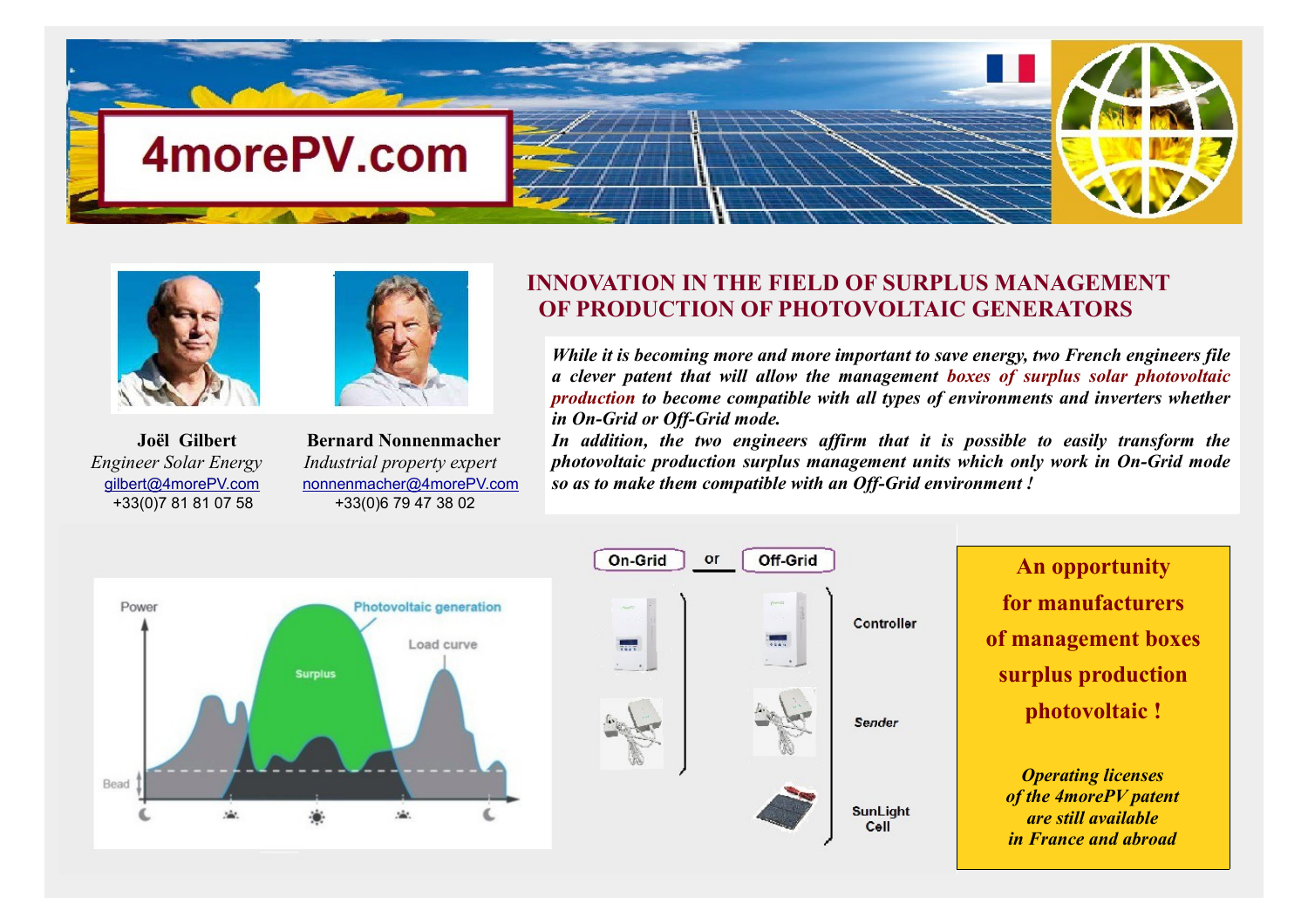**4morePV** is an innovative device, protected by an international patent which makes it possible to measure the surplus solar energy of a photovoltaic generator, and to direct it (**Controller**) via a wireless command (**Sender**) towards storage applications, water heater (**immersion heater**), or the production of atmospheric drinking water! ...

The installation of the two **4morePV** boxes is easy, even in an Off-Grid installation (on an isolated site without electrical network or in selfconsumption without reinjection into the network). The maximum power is defined by the connected device and is equal to 3 kW. But it is possible to put several **4morePV** in parallel if the electrical network of the house allows it.





## Figure 1: Estimated OGS Annual Market Turnover (2017-2019 est.)

 **Global Off-Grid Solar Market A business opportunity for distributors of the 4morePV box**



 *"The off-grid solar industry is essential for achieve universal access to electricity. We are intensifying our support to African countries by helping them to take advantage of this potential thanks to innovative solutions ..."*

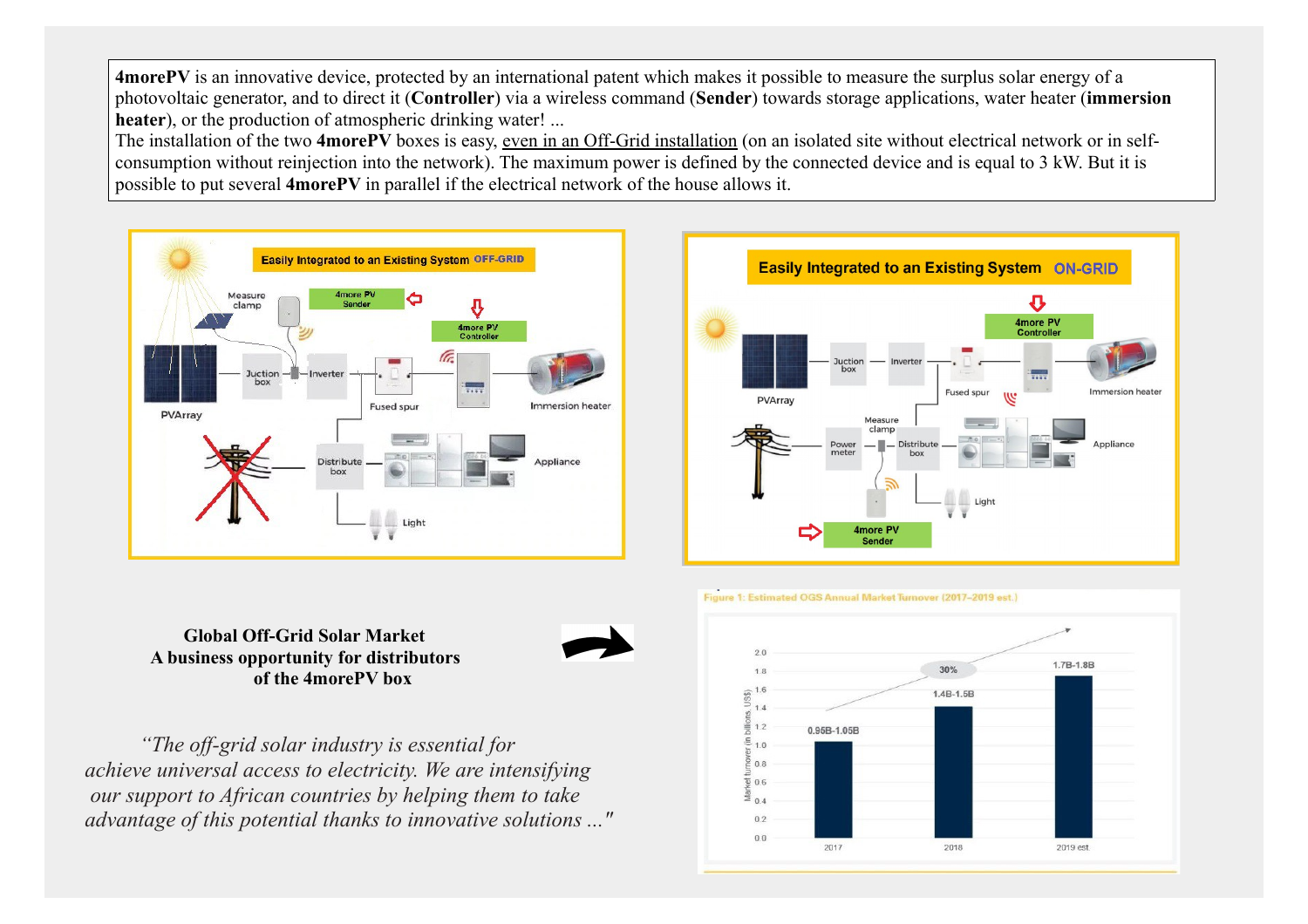

**HELIOS** 



Solar iBOOST



**Fronius Ohmpilot** 





www.earthwiseproducts.co.uk

**SOLIC 200** 



**COMWATT** 

**Immersun**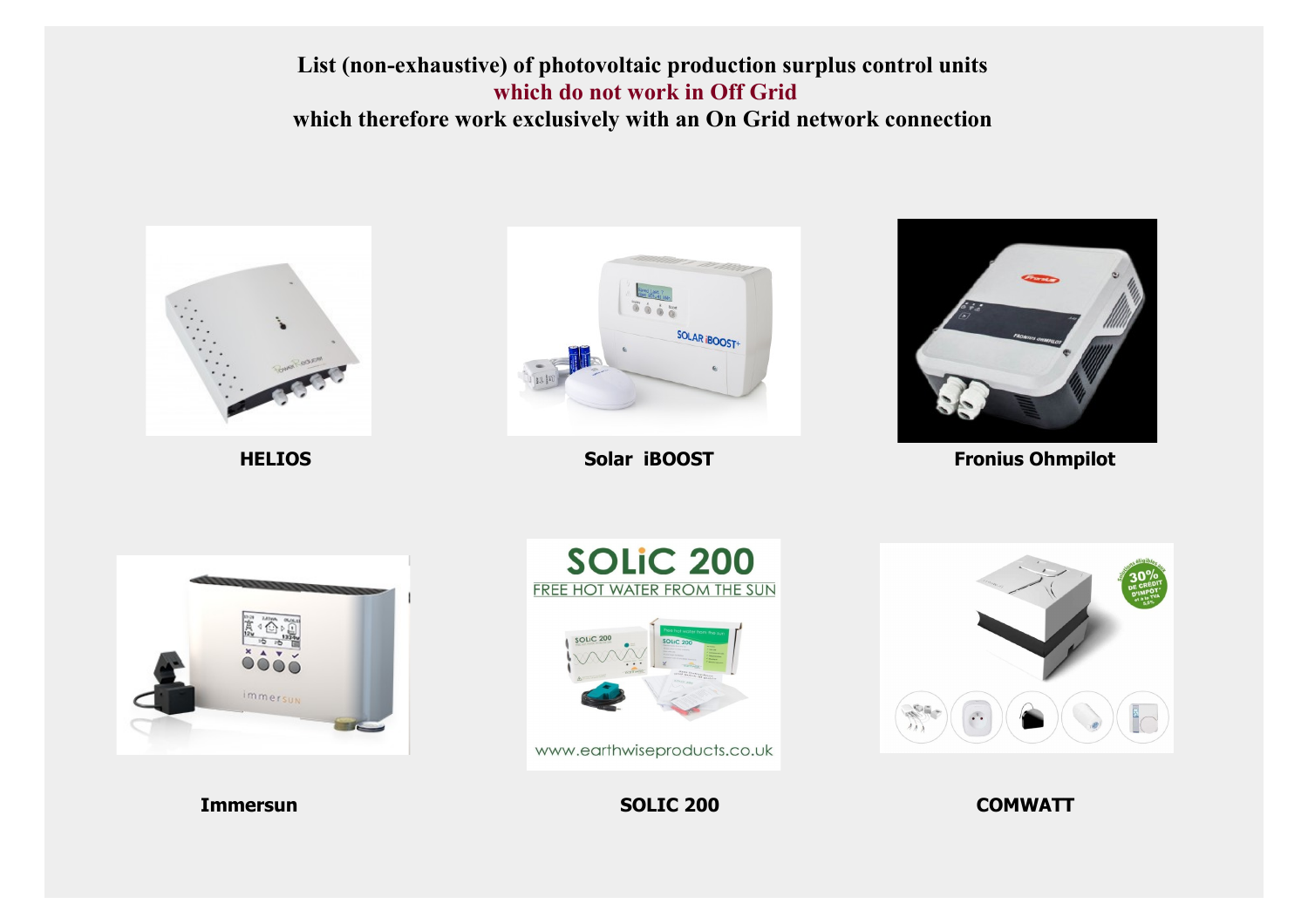





**ERS Mini ERS Pro** ERS Pro Solar Immersion







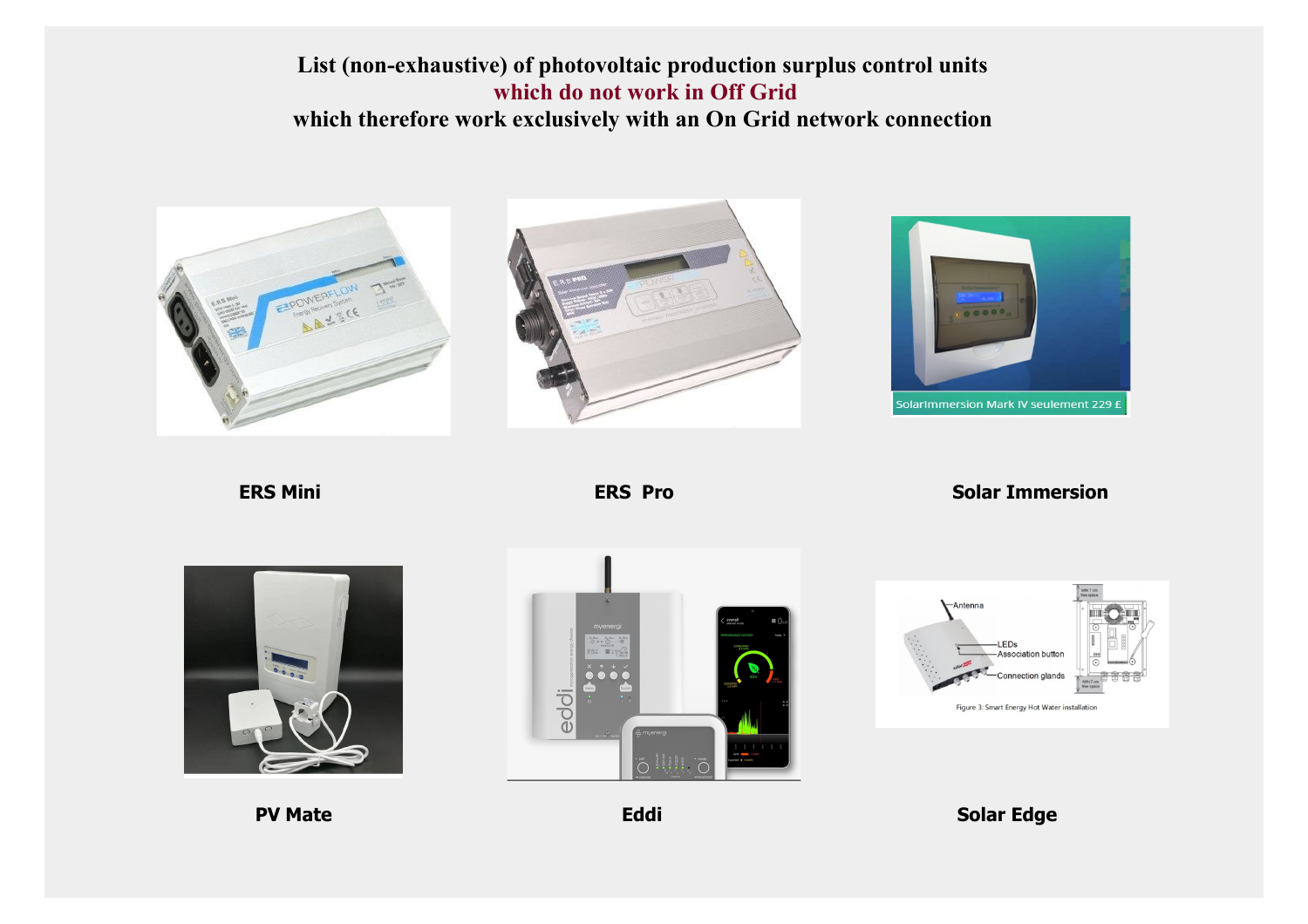

 **Immersion-Heater-Controller**





Apollo-GemC-Wireless-Solar-PV MyPV Power Manager **Optimise pv Manager Wireless** 







**Optimmersion DIMPLEX POWERDIVERTER**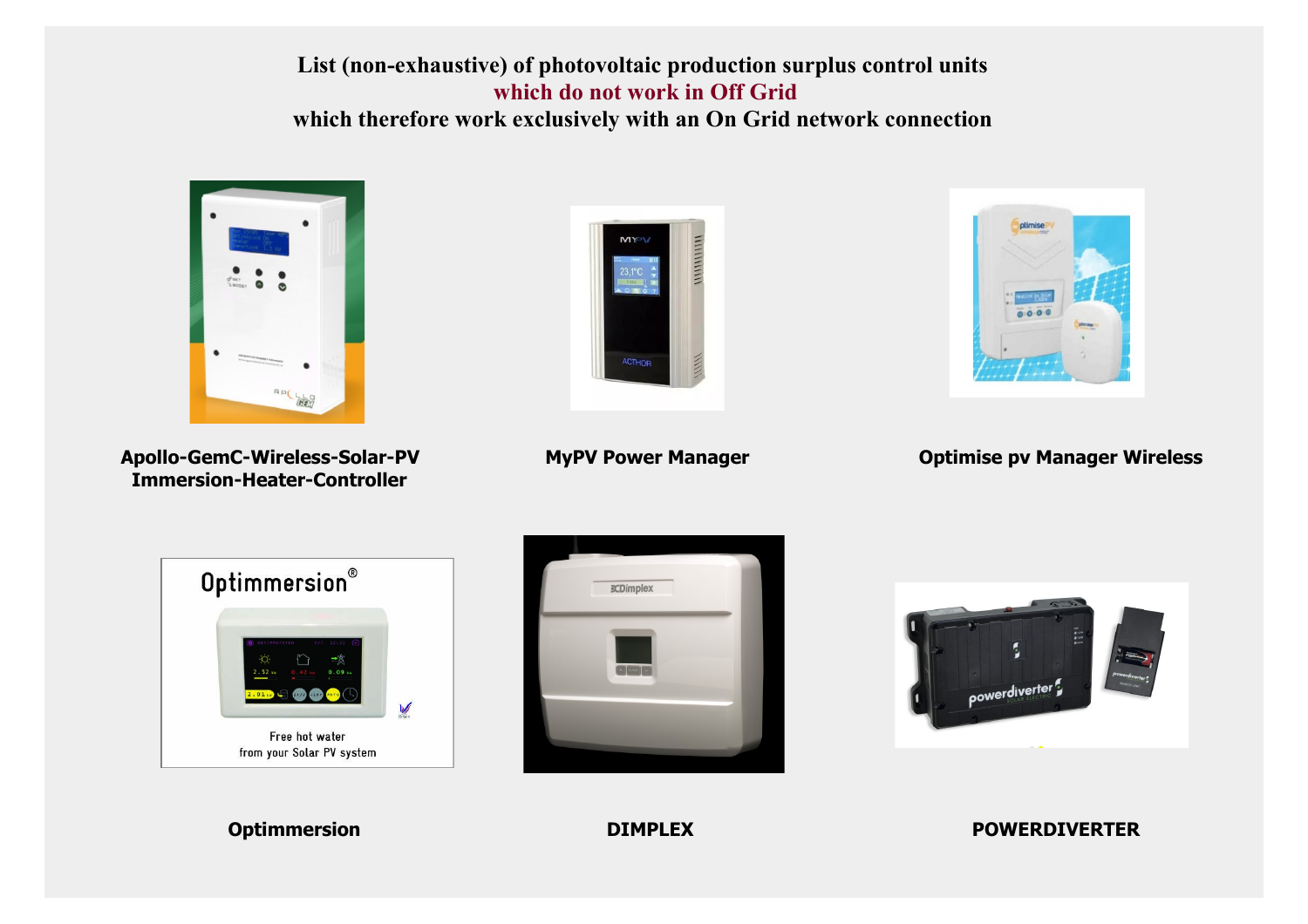



**Solarandheatstore** Mehome